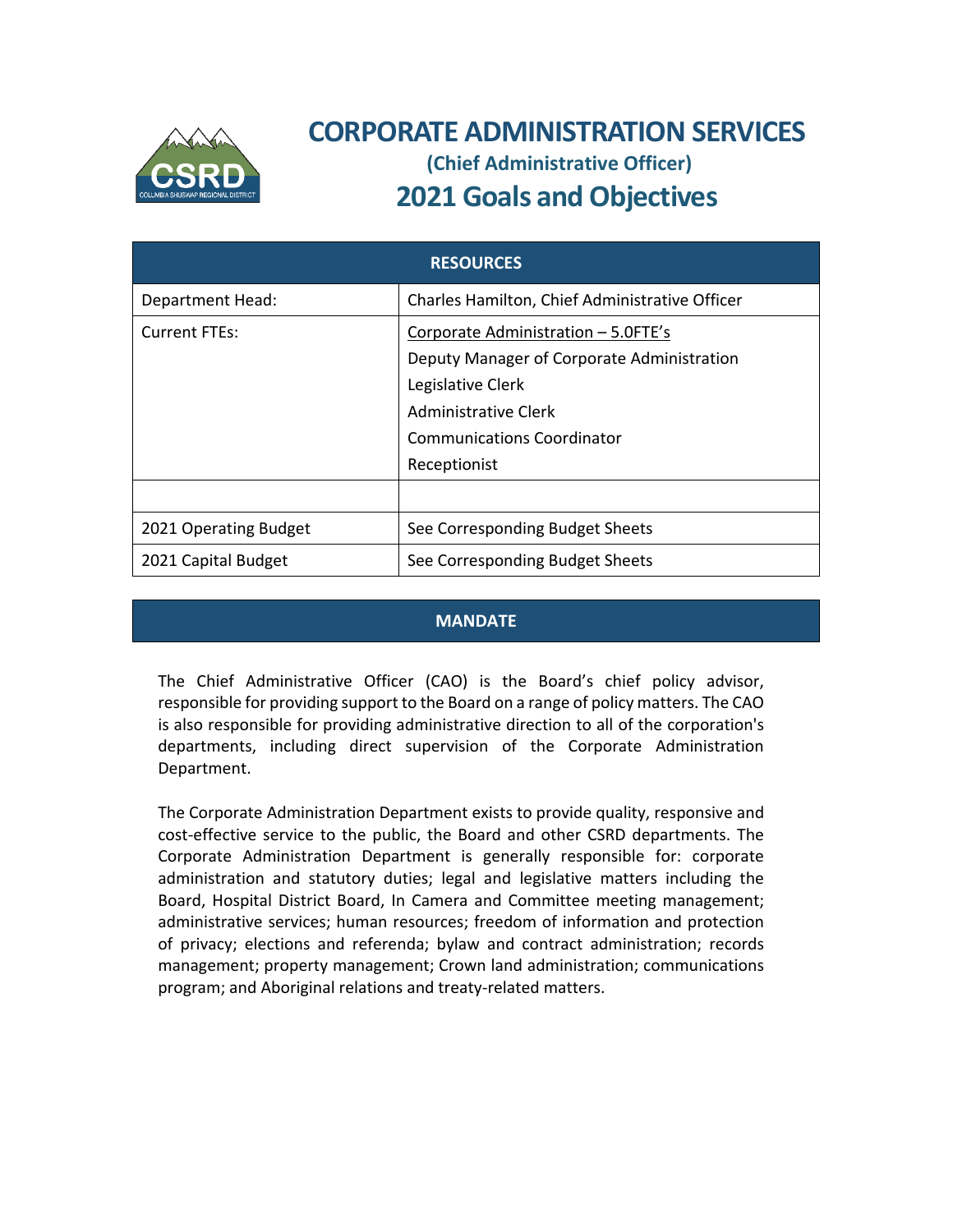### **CORPORATE ADMINISTRATION GOALS FOR 2021**

## *Guiding Document: 2019 – 2022 STRATEGIC PLAN (Updated Dec. 2020)*

#### *General and Responsible Government*

- Ongoing organizational response to COVID‐19 pandemic.
- Annual review of 2019 2022 Strategic Plan anticipated to be December, 2021.
- $\checkmark$  Oversee and assist with the development and final approval of the Five-Year Financial Plan and provide advice and direction on resource allocation decisions and new service requests.
- $\checkmark$  Ensure staffing resources adequately meet existing work requirements.
- $\checkmark$  Continue the Sorrento-Blind Bay Incorporation study delayed due to the COVID-19 pandemic, through 2021, completion anticipated October 2021. Potential for Incorporation vote, latter 2021.
- $\checkmark$  In anticipation of restructure grant funding from the Ministry of Municipal Affairs and Housing, continue to work with Ministry staff on a pre‐governance related study project terms of reference for Electoral Area F, relative to service delivery issues and concerns.
- $\checkmark$  Only if Provincial Health Orders allow, plan for a "Board on the Road" in 2021, in Electoral Area 'D'. Date to be determined.
- $\checkmark$  Continual to review and update bylaws, policies and procedures to ensure they are kept current and relevant. Bring forward new relevant policies, such as the Board requested Anti‐Discrimination policy.
- $\checkmark$  Work on final phases of electronic corporate records management system implementation, and associated staff training (Laserfiche).
- $\checkmark$  Complete annual disposal of paper records as needed in accordance with records retention policy. Research options for permanent/archive records such as digitizing or off‐site, secure storage due to spacing constraints.
- $\checkmark$  Conduct petition processes, referendums or alternative approval processes as required.
- $\checkmark$  Continue to progress on the capital management strategy and asset management plan.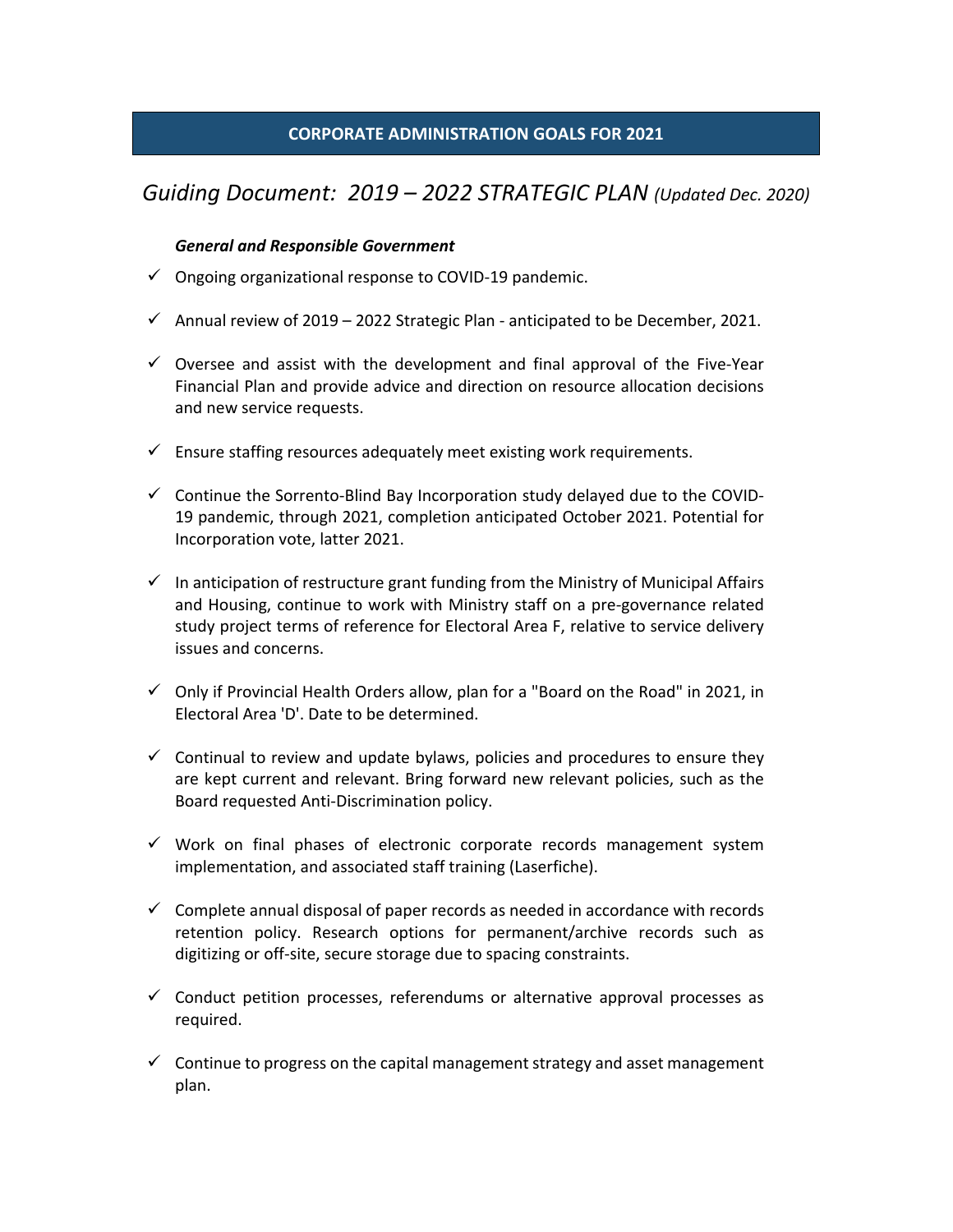#### *Partnerships & Economy*

- $\checkmark$  Oversight/monitor the newly established Shuswap Economic Development Society in place as of January 2021.
- $\checkmark$  Provide for needed management/staffing resources for Shuswap Tourism service.
- $\checkmark$  In partnership with the Secwepemc Governments and other local government signatories, make arrangements for an Annual (virtual) Meeting as described in the communications protocol agreement.
- $\checkmark$  In partnership with the participating stakeholder groups Armstrong to Sicamous Rail Trail Corridor Service – continued governance and land use administration/policies/agreements and move forward on funding, planning and development of the trail system.

#### *Electoral Area Services Administration and Transportation Advocacy*

- $\checkmark$  Consult with Electoral Area Directors to determine key priorities and main goals and objectives over the remaining term and ‐‐ through the budget and the adopted strategic plan -- make recommendations on high priority projects for funding and assign a realistic timeline.
- $\checkmark$  Conclude the Aquatic Centre Feasibility Study initiative in Electoral Area A/Town of Golden. Anticipated to be year‐end, 2021.
- $\checkmark$  Monitor grant funding announcements under the new federal-provincial infrastructure program and identify candidate projects.
- $\checkmark$  Advocate for improvements to rural roads and rural road standards, including the inclusion of active transportation corridors.

#### *Human Resources*

- $\checkmark$  Strengthen the workplace by developing and maintaining collaborative working relationships.
- $\checkmark$  Implement elements of OH&S Program to comply with WorkSafeBC Regulations, including staff development (professional development) in support of Respectful Workplace policies/employee safety, etc.
- $\checkmark$  Continue to review organizational structure and staffing issues (recruitment, selection, training, and grievances) as required.